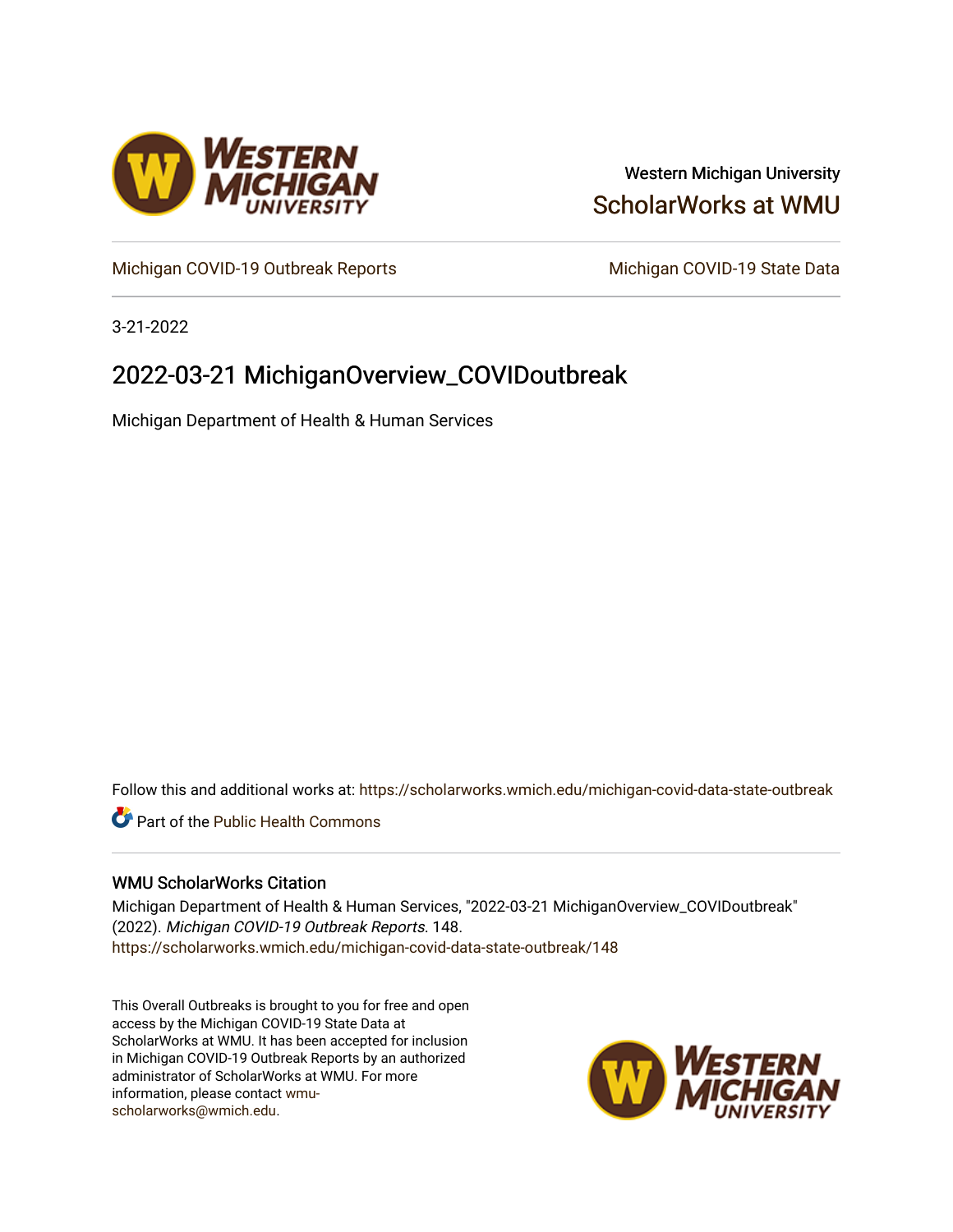[CORONAVIRUS](https://www.michigan.gov/coronavirus/) / [MICHIGAN](https://www.michigan.gov/coronavirus/0,9753,7-406-98163_98173---,00.html) DATA / OUTBREAK [REPORTING](https://www.michigan.gov/coronavirus/0,9753,7-406-98163_98173_102057---,00.html)

# OUTBREAK REPORTING

The table below provides the number of outbreaks that local health departments report to the Michigan Department of Health and Human Services every week.

COVID-19 outbreaks are generally defined as two or more cases with a link by place and time indicating a shared exposure outside of a household.

Local health departments report the number of new and ongoing outbreaks they are investigating by the setting of the outbreak. New outbreaks are those outbreaks that were first identified during the current reporting week. Ongoing outbreaks are those that had already been identified in previous weeks but have had at least one new associated case reported to the local health department in the last 2 weeks. New and ongoing outbreaks are counted only once (i.e., a new outbreak is not also counted in the ongoing outbreak category).

Many factors, including the lack of ability to conduct effective contact tracing in certain settings, may result in significant underreporting of outbreaks. This chart does not provide a complete picture of outbreaks in Michigan and the absence of identified outbreaks in a particular setting in no way provides evidence that, in fact, that setting is not having outbreaks.

# This page will be updated on Mondays by 3 p.m.

## Date: 3/21/2022

| <b>New Outbreaks by Setting</b>                                                                                        |                | $ \mathsf{Region}\;1 \mathsf{Region}\;2\mathsf{N} \mathsf{Region}\;2\mathsf{S} \mathsf{Region}\;3 \mathsf{Region}\;5 \mathsf{Region}\;6 \mathsf{Region}\;7 \mathsf{Region}\;8 \;TOTALS$ |                |                |                |                |                |                |   |
|------------------------------------------------------------------------------------------------------------------------|----------------|-----------------------------------------------------------------------------------------------------------------------------------------------------------------------------------------|----------------|----------------|----------------|----------------|----------------|----------------|---|
| Long-Term Care Facility (e.g. SNF, assisted<br>living, adult day care, group home, etc.)                               | $\overline{0}$ | $\overline{4}$                                                                                                                                                                          |                | $\overline{0}$ | $\overline{0}$ |                | $\overline{0}$ | $\overline{0}$ | 6 |
| K-12 School (e.g. classroom, before/after school <br>programs, etc.)                                                   |                | $\overline{0}$                                                                                                                                                                          | 6              | $\mathbf 1$    | $\mathbf{1}$   | $\overline{0}$ | $\overline{0}$ | $\overline{0}$ | 9 |
| Childcare/Youth Programs (e.g. daycare,<br>day/overnight camps, extra curricular activities,<br>sports programs, etc.) | $\overline{0}$ | $\overline{0}$                                                                                                                                                                          | $\overline{0}$ | $\overline{0}$ | $\overline{0}$ | $\overline{0}$ | $\overline{0}$ | $\overline{0}$ | 0 |
| Jail/Prison/Detention Center                                                                                           | $\overline{0}$ | $\overline{0}$                                                                                                                                                                          | $\overline{0}$ | $\overline{1}$ | $\overline{0}$ | $\overline{0}$ | $\overline{0}$ | $\overline{0}$ |   |
| Healthcare (e.g. inpatient, outpatient, dental<br>practices, dialysis, etc.)                                           | $\overline{0}$ | $\overline{0}$                                                                                                                                                                          | $\overline{0}$ | $\overline{0}$ | $\overline{0}$ | $\overline{0}$ | $\overline{0}$ | $\overline{0}$ | 0 |
| Shelters/Settings that provide services for<br>people experiencing homelessness                                        | $\overline{0}$ | $\overline{0}$                                                                                                                                                                          | $\overline{0}$ | $\overline{0}$ | $\overline{0}$ | $\overline{0}$ | $\overline{0}$ | $\overline{0}$ | 0 |
|                                                                                                                        |                |                                                                                                                                                                                         |                |                |                |                |                |                |   |

TOTALS 1 4 7 2 1 1 0 0 16

## Percentage of local health departments reporting: 100%

| <b>Ongoing Outbreaks by Setting</b>                                                      |    | $ \mathsf{Region}\;1 \mathsf{Region}\;2\mathsf{N} \mathsf{Region}\;2\mathsf{S} \mathsf{Region}\;3 \mathsf{Region}\;5 \mathsf{Region}\;6 \mathsf{Region}\;7 \mathsf{Region}\;8 \; \mathsf{TOTALS} $ |    |    |    |    |    |   |     |
|------------------------------------------------------------------------------------------|----|----------------------------------------------------------------------------------------------------------------------------------------------------------------------------------------------------|----|----|----|----|----|---|-----|
| Long-Term Care Facility (e.g. SNF, assisted<br>living, adult day care, group home, etc.) | 24 | 22                                                                                                                                                                                                 | 12 | 52 | 12 | 42 |    | 8 | 189 |
| K-12 School (e.g. classroom, before/after school <br>programs, etc.)                     | 10 |                                                                                                                                                                                                    |    | 48 |    |    | 12 |   | 92  |

[Coronavirus](https://www.michigan.gov/coronavirus/)

MI SAFE [START](https://www.michigan.gov/coronavirus/0,9753,7-406-100467---,00.html)  $\vee$  [CONTAIN](https://www.michigan.gov/coronavirus/0,9753,7-406-99891---,00.html) COVID  $\vee$  [RESOURCES](https://www.michigan.gov/coronavirus/0,9753,7-406-98178---,00.html)  $\vee$  PRESS [RELEASES](https://www.michigan.gov/coronavirus/0,9753,7-406-98158---,00.html) [DONATE](https://www.michigan.gov/coronavirus/0,9753,7-406-98178_98811---,00.html#block-3_115140) VIDEO [UPDATES](https://www.michigan.gov/coronavirus/0,9753,7-406-98414---,00.html)